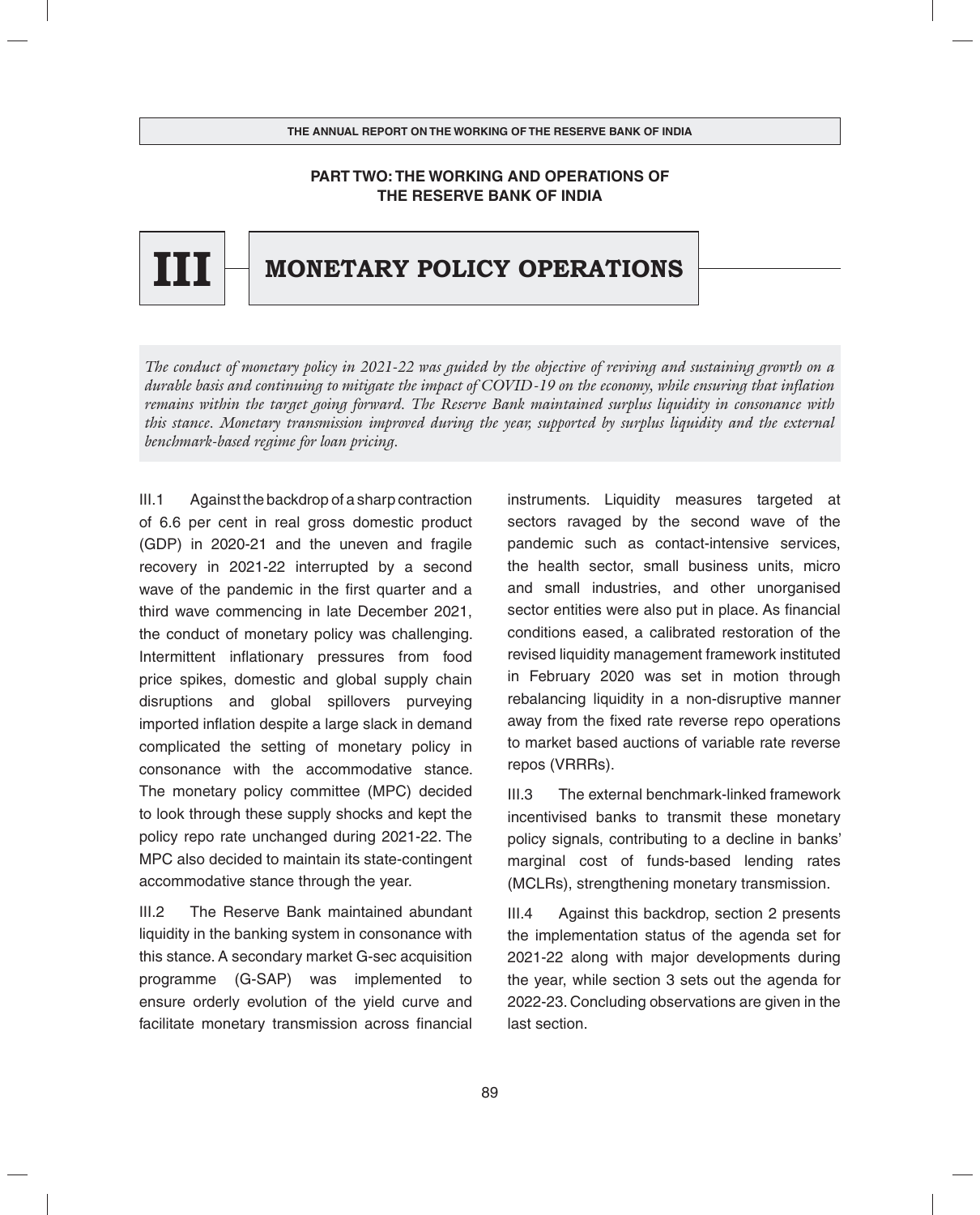## **2. Agenda for 2021-22**

III.5 In the Annual Report for 2020-21, the following goals were set for the conduct of monetary policy and liquidity management:

- Understanding the common and idiosyncratic components of inflation (Paragraph III.6);
- Upgrading GDP nowcasting and the forecasting framework using highfrequency data (Paragraph III.6);
- Implementing the augmented and recalibrated quarterly projection model (QPM) to achieve precision in mediumterm forecasts and risk assessment *(Utkarsh)* [Paragraph III.6];
- Refining liquidity forecasting and exploring additional tools for liquidity management (Paragraph III.6);
- Examining the behaviour of credit cycles in India (Paragraph III. 6);
- Strengthening nowcasts of food inflation (Paragraph III.7); and
- Improving data management by migration of returns to an XBRL<sup>1</sup> reporting format (Paragraph III.7).

## *Implementation Status*

III.6 The QPM – the workhorse model to generate medium-term forecasts and undertake policy scenarios – was augmented by including an external sector block with capital flows while capturing macroeconomic linkages and feedbacks. Nowcasting techniques for contemporaneous assessment of underlying economic activity were upgraded by fine-tuning dynamic factor approaches. Announcement effects of open market operations (OMOs) on financial markets were examined in an event study framework. Growth-inflation trade-offs, yield curve behaviour, monetary transmission, drivers of sectoral bank credit cycles and leverage and investment in the corporate sector were examined to strengthen the underpinning of monetary policy analysis.

III.7 A customised data template of commodities was created using data from *Agmarknet,* based on empirically tested relationships with corresponding consumer price index (CPI) items. The migration of returns to an XBRL reporting format was completed during the year.

#### **Major Developments**

#### *Monetary Policy*

 $III.8$  The MPC's first meeting for the financial year 2021-22 in early April 2021 was held against the backdrop of a renewed surge in COVID-19 infections in some states, imparting uncertainty to the macroeconomic outlook. Headline inflation had firmed up to 5.0 per cent in February 2021 from 4.1 per cent in January 2021, with doubledigit inflation in a majority of food sub-groups. The projection of real GDP growth for 2021-22 was retained at 10.5 per cent, as set out in the February 2021 meeting of the MPC, while recognising that the resurgence in COVID-19 infections and the associated uncertainty are risks to the growth outlook.

III.9 Headline inflation was projected at 5.0 per cent in Q4:2020-21; 5.2 per cent in Q1:2021-22 and Q2; 4.4 per cent in Q3 and 5.1 per cent in Q4. The MPC noted that supply side pressures could persist, although demand-side pull remained moderate, and urged the Centre and states to mitigate domestic input costs emanating

<sup>1</sup> eXtensible Business Reporting Language.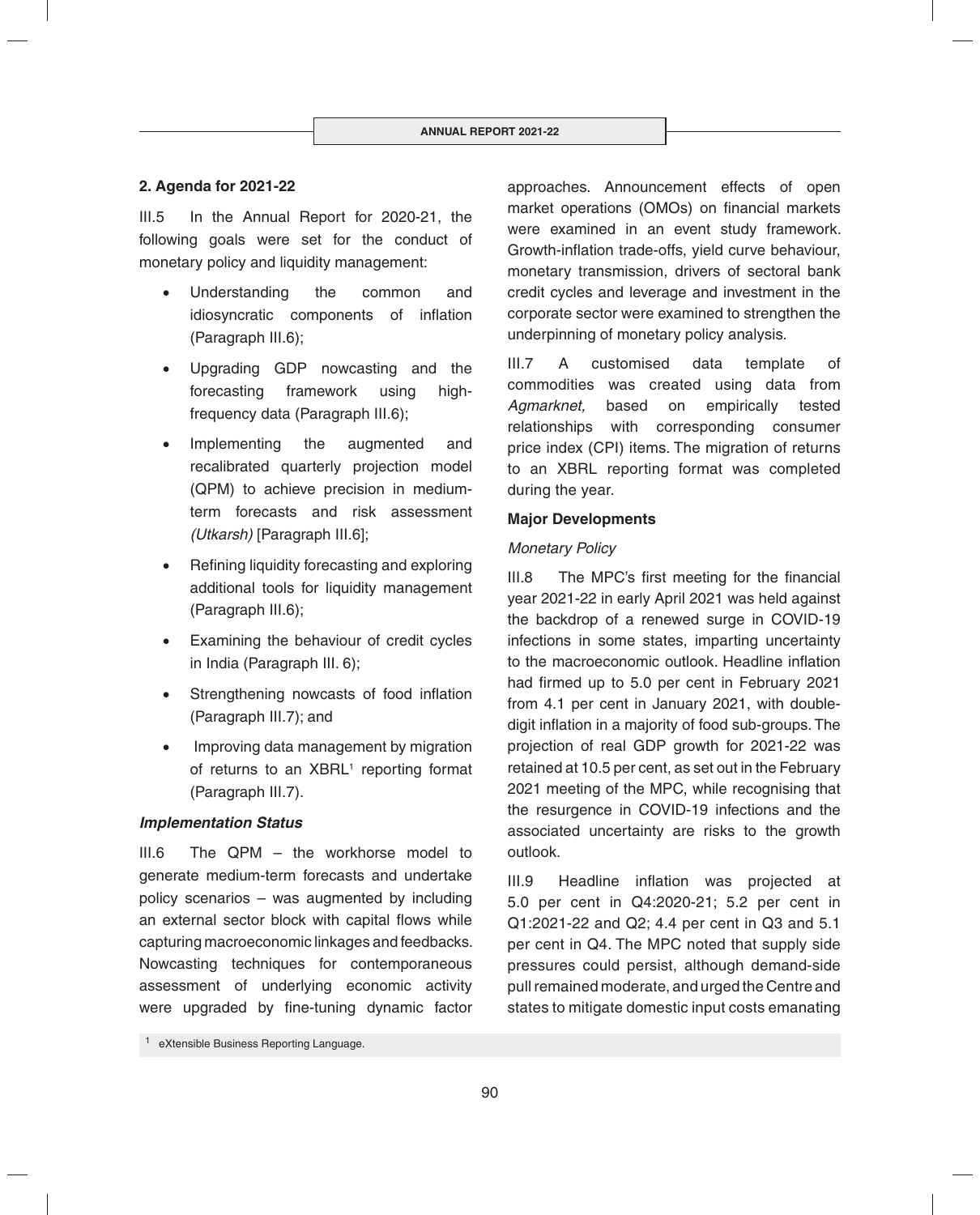from taxes on petrol and diesel and high retail margins. Confronted by the ferocity of the second wave and the associated localised lockdowns, the MPC unanimously decided to keep the repo rate at 4 per cent and continue with an accommodative stance.

III.10 By the time of the June 2021 meeting, the second wave of COVID-19 had started showing signs of waning and the adoption of COVIDcompatible occupational models by businesses cushioned the hit to economic activity. Inflation moderated from 5.5 per cent in March 2021 to 4.3 per cent in April 2021, but the rising trajectory of international commodity prices, especially of crude, together with logistics costs were adjudged to be posing upside risks to the inflation outlook, warranting, in the MPC's view, reductions in excise duties, cess and taxes imposed by the Centre and states to contain input cost pressures. The projection of real GDP growth for 2021-22 was revised downwards to 9.5 per cent while CPI inflation was projected at 5.1 per cent during 2021-22 – 5.2 per cent in Q1; 5.4 per cent in Q2; 4.7 per cent in Q3; and 5.3 per cent in Q4. The MPC decided to retain the prevailing repo rate at 4 per cent and continue with the accommodative stance set out in its April meeting.

III.11 By August 2021, coinciding with the third meeting of the MPC for the year, the domestic economy was exhibiting signs of revival with the ebbing of the second wave and the easing of containment measures. Taking stock of resilient agricultural production and rural demand, pentup urban demand, buoyant exports and rising government expenditure, the projection of real GDP was retained at 9.5 per cent for 2021-22.<sup>2</sup>

By this time, however, inflationary pressures had intensified, with CPI inflation breaching the upper tolerance level during May-June on the back of surging prices of food and fuel items. Accordingly, the CPI inflation projection was revised upwards to 5.7 per cent for 2021-22. The MPC assessed these inflationary pressures to be largely driven by adverse supply shocks and that the nascent and hesitant recovery needed to be nurtured through fiscal, monetary and sectoral policy levers. Accordingly, the committee unanimously voted to keep the repo rate at 4 per cent and to continue with the accommodative stance with a 5-1 vote.

III.12 In the MPC's fourth bi-monthly meeting in October, it noted that domestic economic activity was gaining traction, supported by record *kharif* foodgrains output and bright *rabi* prospects. Acceleration in the pace of vaccination, a sustained decline in new infections, and rebound in the pent-up demand for contact intensive services brightened the prospects of the recovery. Global semiconductor and chip shortages, elevated commodity prices and input costs, logistics disruptions and potential global financial market volatility were viewed as key downside risks to domestic growth prospects. Inflation outcomes turned out to be more favourable than anticipated, with CPI inflation softening during July-August 2021 and moving back into the tolerance band. The inflation projection was revised to 5.3 per cent during 2021-22 and the MPC recommended measures to further ameliorate supply and cost pressures for a more durable reduction in inflation and anchoring of inflation expectations. The MPC also observed that even as the domestic economy was showing signs of mending, the external environment was turning more uncertain

<sup>&</sup>lt;sup>2</sup> The projection of 9.5 per cent real GDP growth for 2021-22 was also retained in the subsequent meetings (October and December 2021). The NSO's First Advances Estimates released in January 2022 estimated the 2021-22 growth at 9.2 per cent, broadly in line with the Reserve Bank's projection made in June 2021.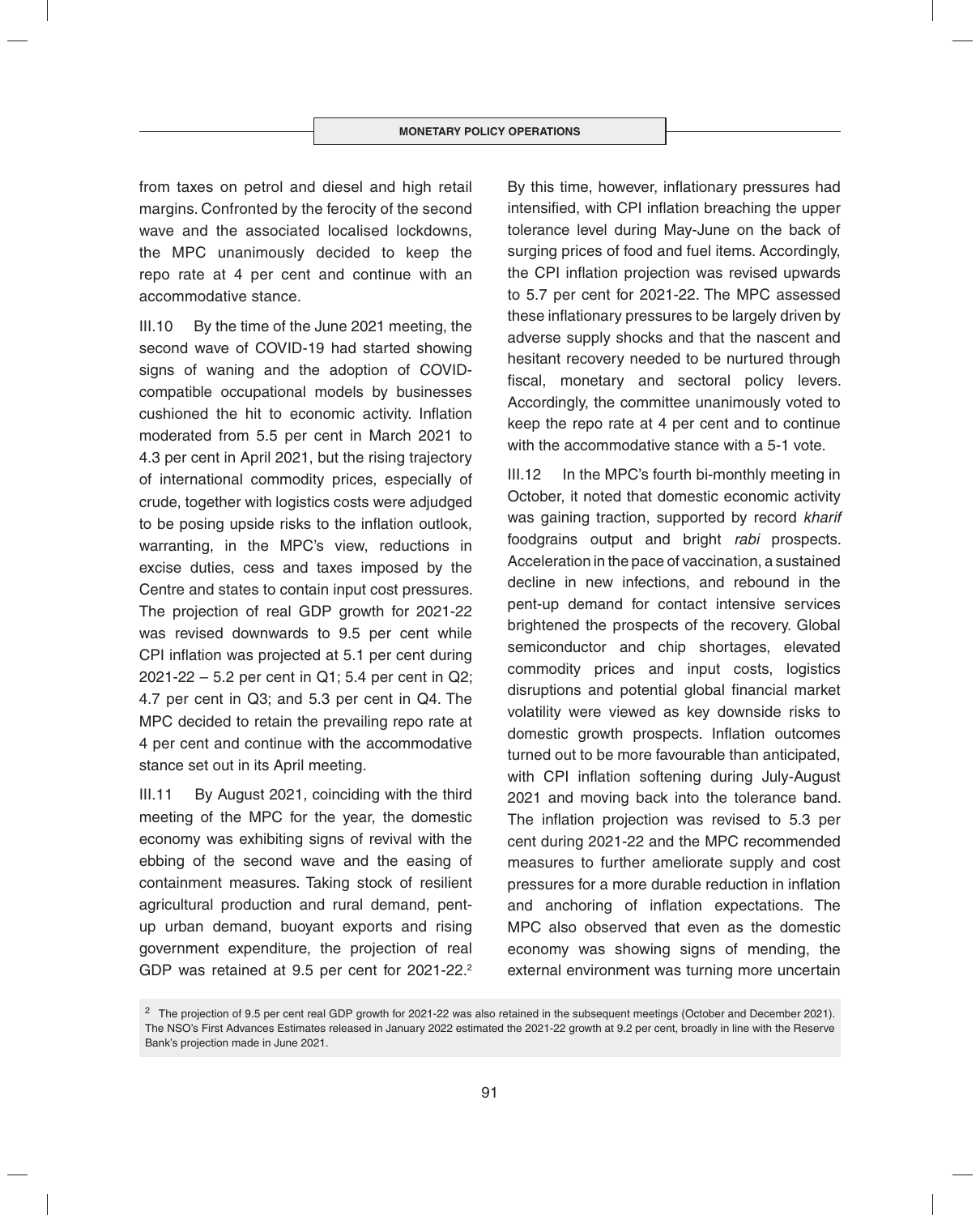and challenging. Hence, the domestic recovery needed to be nurtured assiduously through all policy channels. The MPC, therefore, decided unanimously to keep the policy repo rate unchanged at 4 per cent. It voted 5 to 1 to continue with the accommodative stance.

III.13 By the MPC's December 2021 meeting, the global situation had altered and risks shifted to the downside with a surge in infections across countries due to the emergence of the Omicron variant. While domestic economic activity was evolving in line with the MPC's October assessment, CPI inflation had edged up in October on account of an increase in vegetable prices due to unexpected rainfall that damaged crops in several states. The reduction of taxes on petrol and diesel announced in November was welcomed as it would bring about a durable reduction in inflation going forward through both direct and indirect effects. Taking these factors into account, CPI inflation projection was retained at 5.3 per cent for 2021-22, noting that inflation prints may remain elevated in Q4:2021-22 but soften thereafter. With domestic activity just about catching up with pre-pandemic levels, however, the MPC considered it appropriate to wait for growth signals to become more entrenched in view of the likely tightening of global financial conditions, the potential resurgence in COVID-19 infections with new mutations, persisting shortages and bottlenecks and the widening divergences in policy actions and stances across the world. Accordingly, the MPC unanimously decided to keep the policy repo rate unchanged at 4 per cent and to continue with the accommodative stance with a 5 to 1 vote.

III.14 In the run up to the sixth bi-monthly policy of February 2022, CPI inflation had moved along the expected trajectory during November-December 2021. Food prices were expected to benefit from fresh winter crop arrivals, strong

supply side interventions by the government, increase in domestic production, and prospects of a good *rabi* harvest. However, crude oil prices were seen to be imparting uncertainty to the outlook. The projection for CPI inflation was retained at 5.3 per cent for 2021-22. For 2022-23, CPI inflation was forecast at 4.5 per cent – Q1 at 4.9 per cent, Q2 at 5.0 per cent, Q3 at 4.0 per cent and Q4 at 4.2 per cent – with risks broadly balanced. Aggregate demand was expected to benefit from the improved outlook for *rabi* crop, the pick-up in nonfood bank credit, supportive monetary and liquidity conditions, sustained buoyancy in merchandise exports, improving capacity utilisation, and the announcements in the Union Budget 2022-23 on boosting public infrastructure through enhanced capital expenditure. Global financial market volatility, elevated international commodity prices, especially crude oil, and continuing global supplyside disruptions were seen as downside risks to the outlook. Taking into account these considerations, real GDP growth for 2022-23 was projected at 7.8 per cent – Q1 at 17.2 per cent, Q2 at 7.0 per cent, Q3 at 4.3 per cent and Q4 at 4.5 per cent. The MPC noted that the expected moderation in inflation in H1:2022-23 and thereafter provided room to remain accommodative. With COVID-19 continuing to impart some uncertainty to the outlook amidst global headwinds, the MPC judged that the ongoing domestic recovery was still incomplete and needed continued policy support. Accordingly, the MPC unanimously decided to keep the policy repo rate unchanged at 4 per cent and continue with the accommodative stance with a 5 to 1 vote.

## *The Operating Framework: Liquidity Management*

III.15 The operating framework of monetary policy aims at aligning the operating target – the weighted average call rate (WACR) – with the policy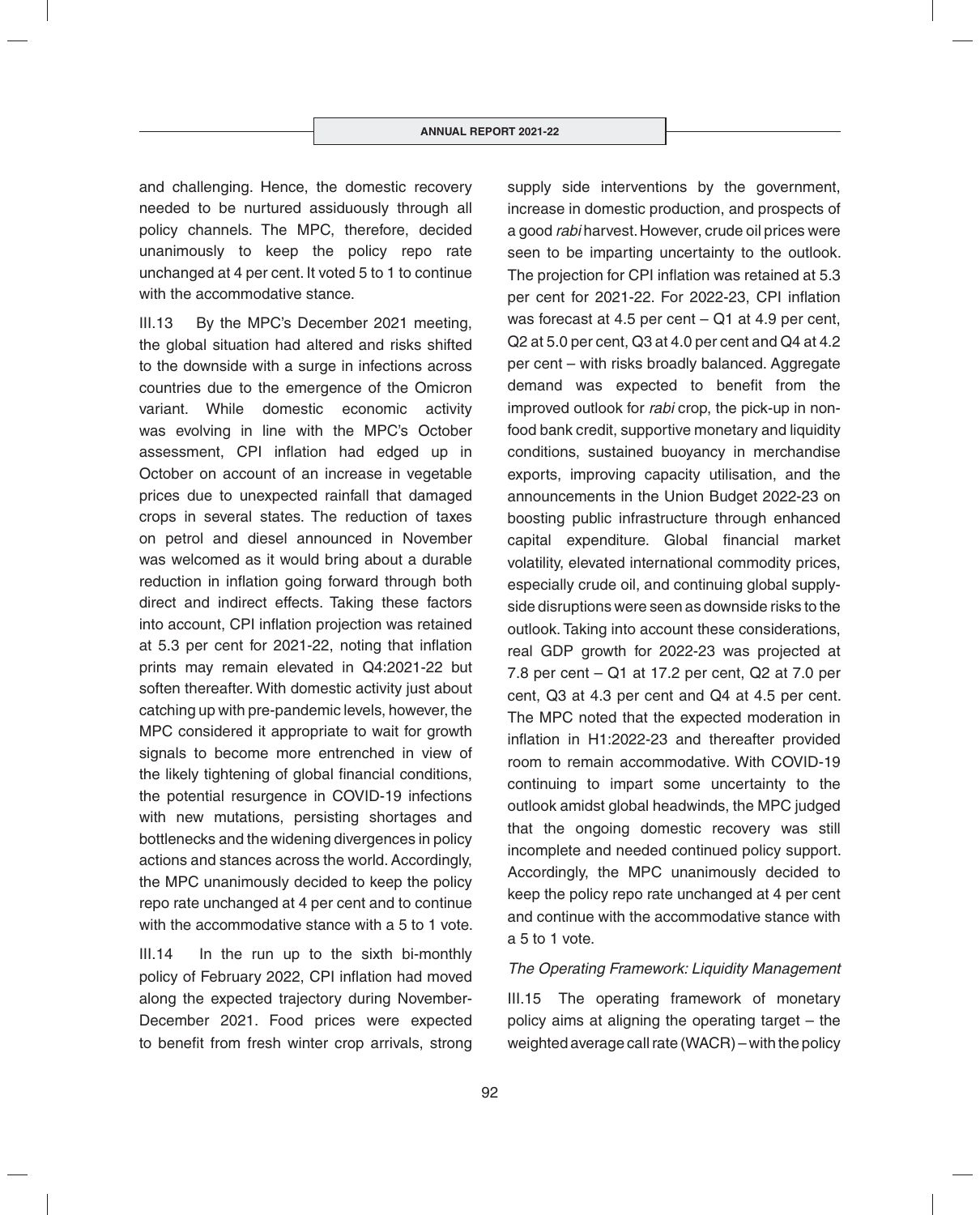repo rate through proactive liquidity management. The Reserve Bank maintained surplus liquidity in the banking system during 2021-22 in consonance with the accommodative stance of monetary policy. In response to the second wave of the pandemic, the Reserve Bank announced additional liquidity measures amounting to  $\overline{3}3.61$  lakh crore during

2021-22, taking the total announced amount of primary liquidity offered since February 2020 to `17.2 lakh crore (8.7 per cent of nominal GDP of 2020-21). Across the world, US\$16.9 trillion or 16.4 per cent of global GDP was pledged as fiscal support and US\$19.0 trillion or 18.4 per cent of global GDP as monetary support (Box III.1).

#### **Box III.1 Extraordinary Central Bank Lending Facilities during the Pandemic**

Alongside large policy rate cuts, central banks' conventional and unconventional liquidity support became the main line of defence against the deleterious impact of the pandemic in almost all jurisdictions.3 The Reserve Bank has taken about 100 odd measures since March 2020, creating congenial monetary and financial conditions and providing regulatory support to mitigate stress and nurture the recovery process (Das, 2021). G-20 central banks' experience reveals that lending operations topped the hierarchy of policy intervention tools (share of 35-40 per cent in total monetary support) along with asset purchases, foreign exchange interventions and other policy measures, with 60 per cent of these lending operations entailing newly established programmes (Chart 1). In the case of India, the share of lending operations was higher than the average of emerging market economies (EMEs), with three-fourth being new measures.

Lending support of central banks in the initial days of the pandemic was not targeted and essentially involved increasing the amount and lengthening the maturities of existing repurchase agreements (Canada, Japan, USA, and India). This was supplemented by targeted lending operations, broadening eligible collaterals to include corporate bonds (Chile and Israel) and/or increasing eligible counterparties such as insurance companies (Czech Republic), pension funds (Columbia) and mutual funds (USA). Central banks started with new targeted lending facilities aimed at protecting the vulnerable and small and medium enterprises (SMEs), mostly in coordination with banks/financial institutions (USA, Japan, UK, Mexico, Thailand and India) and sometimes in coordination with government (Brazil and Singapore). Targeted lending operations for health, medical supplies and contact intensive sectors were a feature of some of the EME central banks, namely, China and India.



used in the past but inactive at the time of the outbreak of the pandemic. Source: Cantú *et. al.* (2021).

*(Contd.)*

<sup>3</sup> The Reserve Bank of India also undertook several unconventional measures in the wake of COVID-19. For detailed assessment refer to "Unconventional Monetary Policy in Times of COVID-19*",* RBI Bulletin*,* March 2021*.*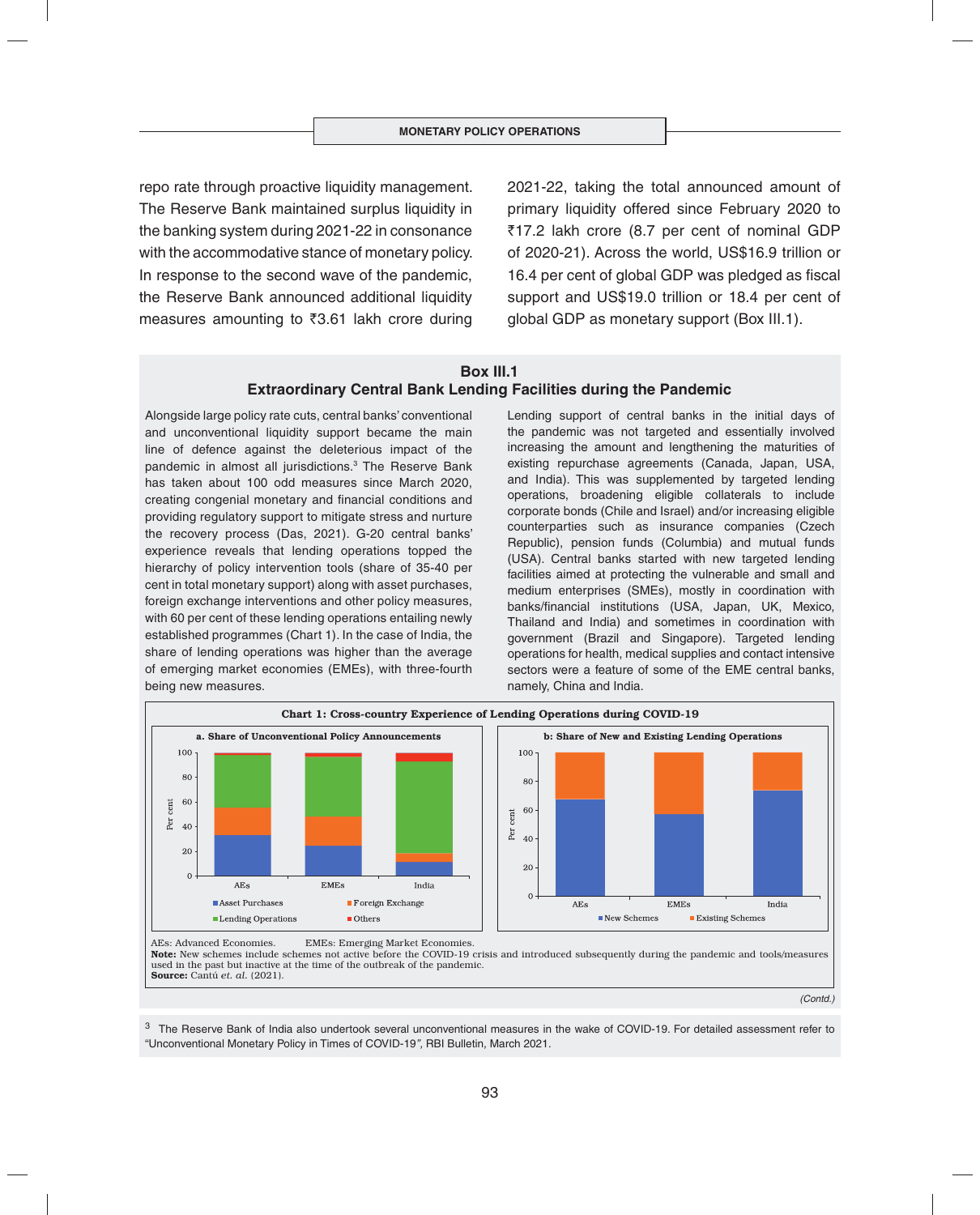#### **Table 1: India's Unconventional Lending Operations during COVID-19**

| <b>Lending Operations</b> |                                                                                    | Announced Amount (₹ crore) |          |          |          |  |  |  |
|---------------------------|------------------------------------------------------------------------------------|----------------------------|----------|----------|----------|--|--|--|
|                           |                                                                                    | 2019-20                    | 2020-21  | 2021-22  | Total    |  |  |  |
|                           |                                                                                    | 2                          | 3        | 4        | 5        |  |  |  |
|                           | LTRO/TLTROs/SLTROs <sup>4</sup>                                                    | 2.25.000                   | 2.25.000 | 10.000   | 4.60.000 |  |  |  |
| Ш.                        | Lending to Mutual Funds/<br><b>NBFCs</b>                                           |                            | 80,000   | -        | 80,000   |  |  |  |
|                           | III. Lending to Emergency<br><b>Health Services/ Contact-</b><br>intensive Sectors | -                          |          | 65,000   | 65,000   |  |  |  |
|                           | IV. Refinancing to AIFIs                                                           |                            | 75,000   | 66.000   | 1,41,000 |  |  |  |
| <b>Total</b>              |                                                                                    | 2.25.200                   | 3.80.000 | 1.41.000 | 7.46.200 |  |  |  |

**Source:** RBI.

Central banks also reopened refinancing schemes to provide pure liquidity support. While these schemes were mostly common among EMEs including India (Table 1), they were also undertaken elsewhere – the Euro area (long term refinancing operations) and Switzerland (standing COVID-19 refinancing facility). Usage of large-scale targeted lending operations seems to have worked well with maximum lending operations benefitting the targeted borrowers – especially the MSMEs (Casanova *et al.,* 2021).

A notable feature of India's pandemic response is the special liquidity support provided by the Reserve Bank to All India Financial Institutions (AIFIs) in the face of acute risk aversion among banks hindering on-lending of central bank liquidity to pandemic affected entities. These lines of credit were channelised to more than 500 financial intermediaries/entities (as on March 31, 2022) [Chart 2], including co-operative banks, regional rural banks (RRBs), housing finance companies (HFCs), microfinance institutions (MFIs) and small finance banks (SFBs).5 Moreover, taking advantage of the Reserve Bank's special liquidity schemes of ₹65,000 crore for emergency health and contact-intensive services, banks deployed their own funds to the tune of  $\bar{\tau}$ 15,663 crore during 2021-22 towards COVID-19 related emergency health services and contact intensive sectors, which effectively expanded bank credit to the economy at a time when credit growth was subdued. Thus, while in normal times the Reserve Bank abstains from the use of sector specific lending facilities, the usage of refinance during crisis times served well in meeting the funding needs of targeted entities.



#### **References:**

- 1. Cantú, C., P. Cavallino, F. D. Fiore and J. Yetman (2021), 'A Global Database on Central Banks' Monetary Responses to COVID-19", *BIS Working Paper no. 934.*
- 2. Casanova C., B. Hardy and M. Onen (2021), 'COVID-19 Policy Measures to Support Bank Lending'*, BIS Quarterly Review.*
- 3. Das, Shaktikanta (2021), 'Interview with CNBC Asia', Singapore, *Reserve Bank of India*, August 26.

<sup>4</sup> Long-term repo operations/targeted long-term repo operations/special long-term repo operations.

 $5$  As per NABARD's Annual Report 2020-21, standing facilities extended to it by the Reserve Bank fuelled initiative to improve the financial health of Rural Financial Institutions (RFIs) by liberalising its refinance policy to cover RFIs that were otherwise ineligible.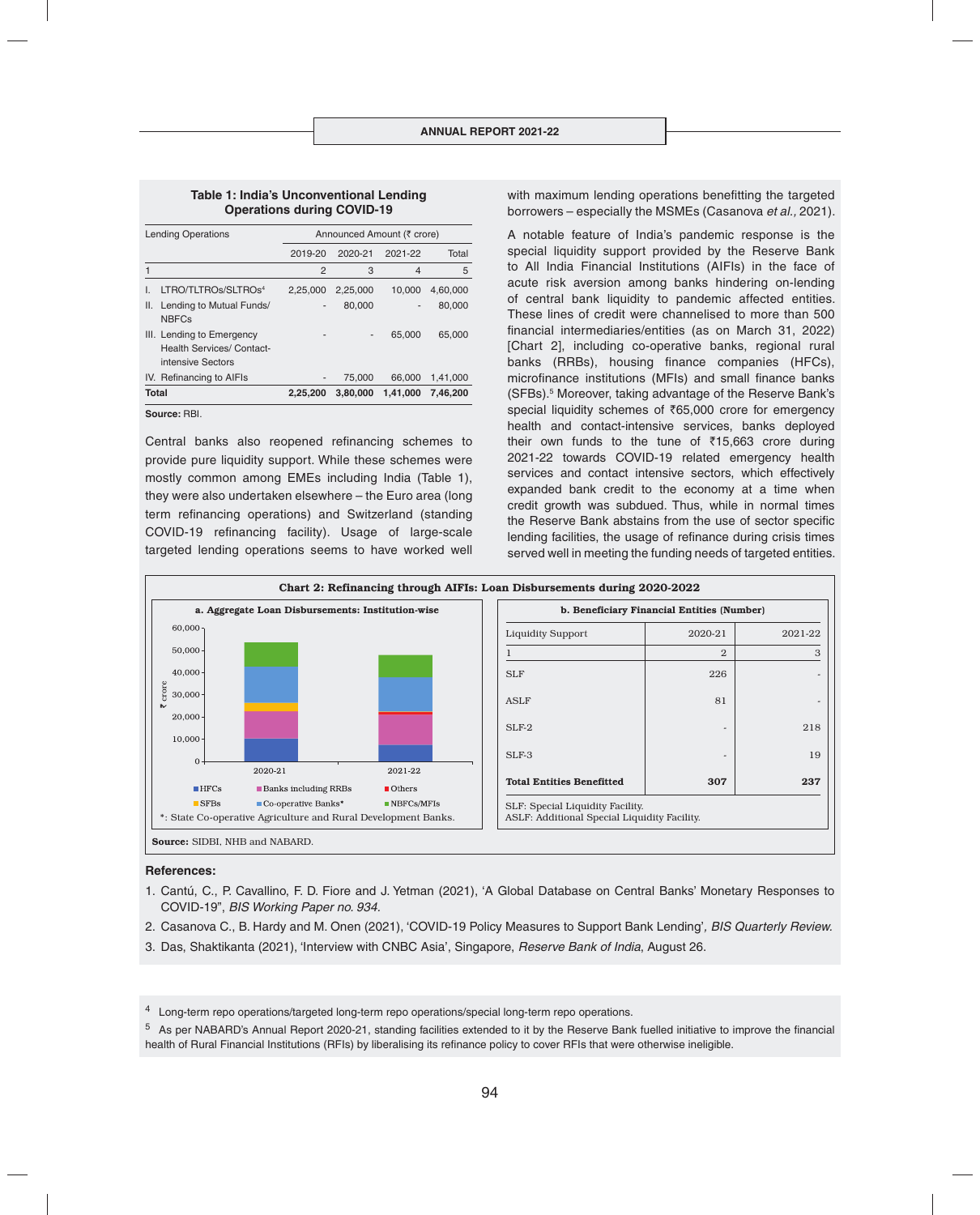III.16 With a view to improving monetary policy transmission and enabling a stable and orderly evolution of the yield curve, the Reserve Bank implemented a secondary market G-sec acquisition programme (G-SAP) in April-September 2021. Under the G-SAP, the Reserve Bank provided an upfront commitment on the size of G-sec purchases. The G-SAP allayed market fears and indicated Reserve Bank's continued support to the market in the face of an enlarged market borrowing programme. Similar to the regular OMOs, G-SAP was confined to the purchase of government papers from the secondary market. During Q1, the Reserve Bank conducted three auctions under G-SAP 1.0 and purchased G-secs [including state development loans (SDLs)] of  $\bar{z}1.0$ lakh crore, in line with the announced amount. In Q2, six auctions were conducted under G-SAP 2.0 aggregating to  $\overline{z}$ 1.2 lakh crore. The G-SAP 2.0 auctions conducted on September 23 and September 30, 2021 for  $\overline{3}15,000$  crore each were accompanied by simultaneous sales of G-secs of identical amount. Under the G-SAP, the Reserve Bank purchased both on the run (liquid) and off the run (illiquid) securities across the maturity spectrum. About two-thirds of the purchases were made in the belly of the curve, impacting yields in a manner that imparted liquidity to most parts of the yield curve, thus benefitting the entire term structure of interest rates (Chart III.1). By ensuring an orderly evolution of the yield curve, G-SAP facilitated monetary transmission across financial instruments. Overall, net liquidity injected through OMO purchases, including G-SAP, amounted to ₹2.1 lakh crore during 2021-22. In conjunction with the special OMO [operation twist (OT)] auction of  $\overline{5}10,000$  crore conducted on May 6, 2021, OTs amounted to  $\overline{6}40,000$  crore during 2021-22.



III.17 To provide further liquidity support to the pandemic-impacted sectors, first, an on-tap liquidity window of  $\overline{550,000}$  crore was opened in May 2021 – initially available till end-March 2022 but later extended up to end-June 2022 – with tenors of up to three years at the repo rate to boost provision of immediate liquidity for ramping up COVID-19 related healthcare infrastructure and services in the country. Second, the Reserve Bank announced a special three-year long-term repo operation (SLTRO) of  $\bar{\tau}$ 10,000 crore at the repo rate for the small finance banks (SFBs) in May 2021 to provide further support to small business units, micro and small industries, and other unorganised sector entities. Third, a liquidity window of ₹15,000 crore was opened in June 2021 (initially available till end-March 2022 but later extended up to end-June 2022), with tenors of up to three years at the repo rate to alleviate stress in contact-intensive sectors. Finally, to ensure continued flow of credit to the real economy, the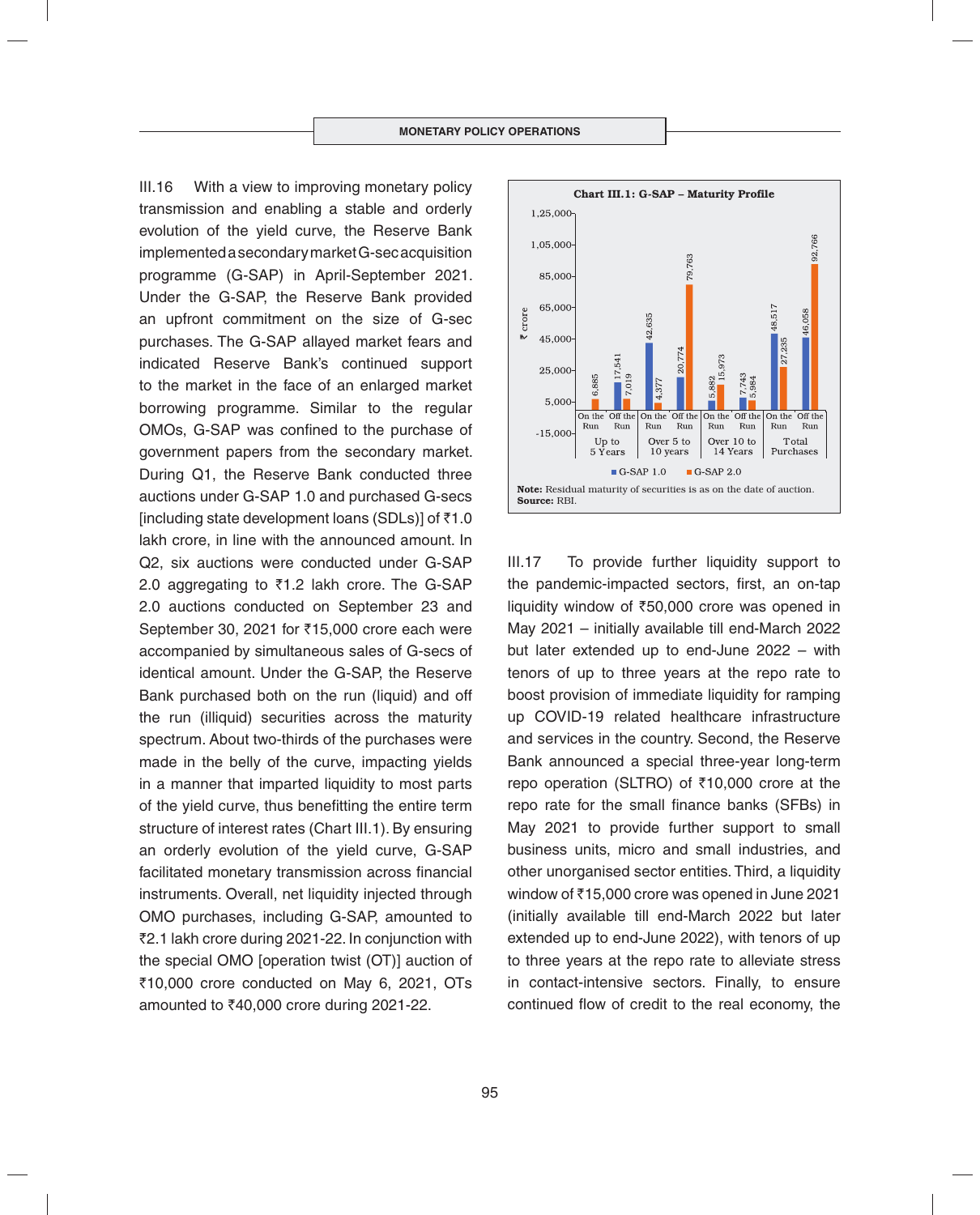Reserve Bank announced additional liquidity support of  $\bar{z}66,000$  crore for fresh lending during April and June 2021 to select AIFIs.

# *Drivers and Management of Liquidity*

III.18 In Q1:2021-22, purchases under the G-SAP and net forex purchases in the wake of continued capital inflows augmented banking system liquidity, while increase in currency in circulation (CiC), build-up of Government of India (GoI) cash balances and the restoration of the CRR to its pre-pandemic level drained liquidity (Table III.1).

III.19 In Q2, surplus liquidity got further enhanced by the usual return of CiC, renewed vigour of capital inflows and liquidity injections through G-SAP 2.0. In Q3 and Q4, increased government spending partly compensated for liquidity drainage emanating from festival-related expansion in CiC, net forex sales and OMO sales. Overall, the liquidity outflow on account of CiC expansion ( $\overline{z}$ 2.8 lakh crore) and build-up of government cash balances ( $\bar{z}0.7$  lakh crore) was more than offset by injection through OMO purchases (including G-SAP) and forex purchases (`2.0 lakh crore), resulting in increased absorption (`1.2 lakh crore) during 2021-22.

## *Rebalancing of Liquidity*

III.20 The gradual restoration of liquidity management operations in sync with the revised liquidity management framework instituted in February 2020 was a key objective during 2021- 22. The CRR was restored to its pre-pandemic level of 4.0 per cent of net demand and time liabilities (NDTL) in two phases of 0.5 percentage point each, effective the fortnights beginning March 27, 2021 and May 22, 2021. Furthermore,

 $(5$  crore)

## **Table III.1: Liquidity – Key Drivers and Management**

2020-21 Q1:2021-22 Q2: 2021-22 Q3: 2021-22 Q4: 2021-22 1 23456 **Drivers** (i) CiC -4,06,452 -1,26,266 54,921 -61,794 -1,48,748 (ii) Net Forex Purchases 5,10,516 1,60,843 1,42,395 -17,242 -79,136 (iii) Gol Cash Balances 19,430 -1,81,999 -2,23,740 -5,600 -1,34,537 19,430 **Management** (i) Net OMO Purchases 3,13,295 1,38,965 97,960 -15,060 -7,880 (ii) CRR Balances 32,996 -1,46,617 -29,392 -16,470 -77,606 -1,4996 (iii) Net LAF Operations 1,65,269 -1,52,302 -60,759 -2,86,162 60,823 1,65,269 *Memo Items* 1. Average Daily Injection (LTRO, TLTRO, On tap TLTRO, SLTRO and MSF) 1,58,491 82,948 84,487 87,298 91,894 2. Average Daily Total Absorption (i+ii) 6,54,645 5,93,181 8,10,096 8,57,638 7,69,234 (i) Fixed Rate Reverse Repo 6,13,700 4,10,747 5,18,241 2,16,635 1,76,706 (ii) Variable Rate Reverse Repo (VRRR)  $40,945$   $1,82,434$   $2,91,855$   $6,41,003$   $5,92,528$ 3. Average Daily Net Absorption during the Period (2-1) 4,96,154 5,10,233 7,25,609 7,70,340 6,77,340

**Note:** 1. Inflow (+)/Outflow (-) from the banking system.

2. Data on drivers and management pertain to the last Friday of the respective period.

**Source:** RBI.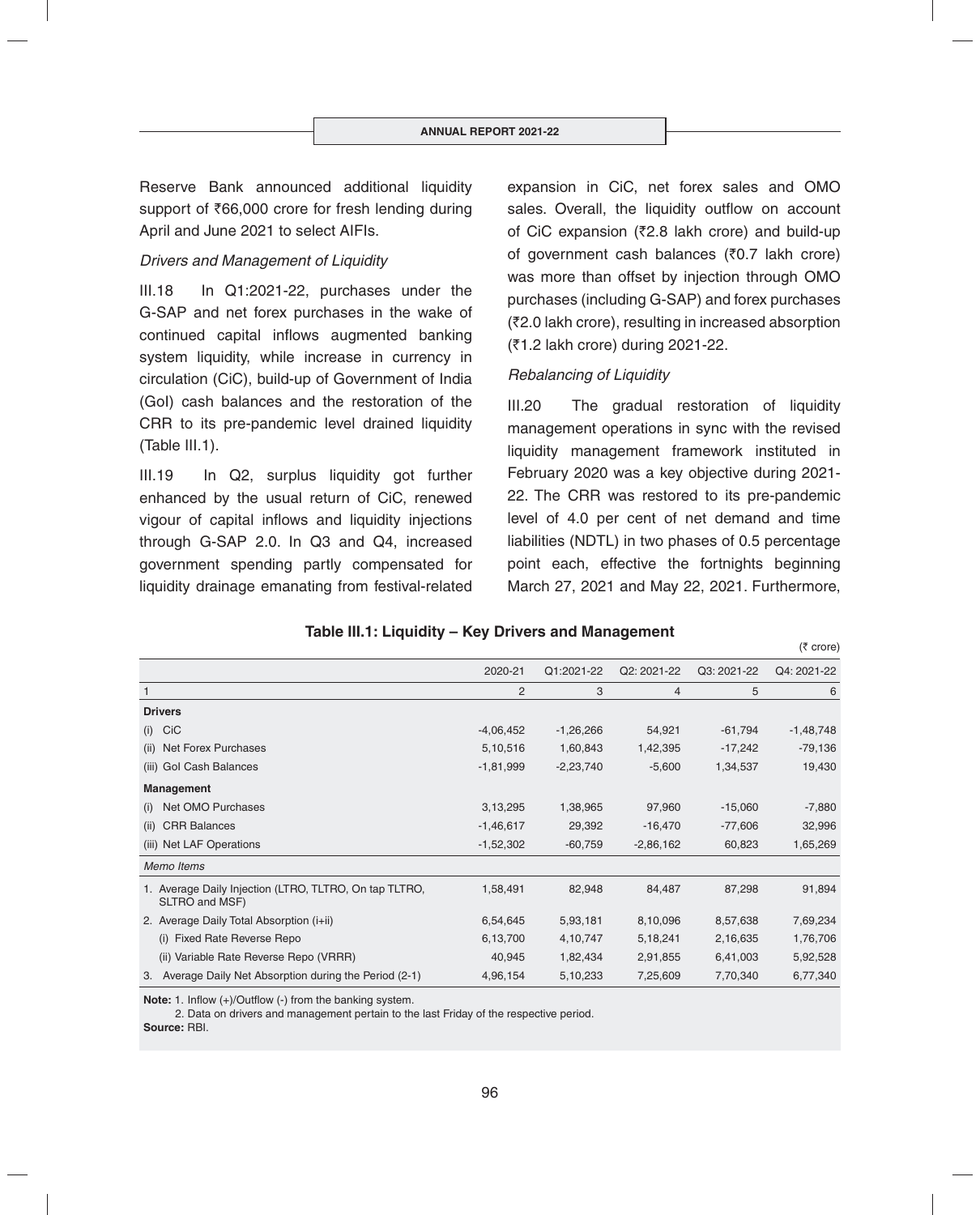facilities such as MSF relaxation, on-tap TLTRO and SLTRO, which were announced with finite end dates, were terminated as scheduled. In an endeavour to re-establish the 14-day VRRR as the main liquidity management tool, the Reserve Bank progressively enhanced the size of the VRRR auctions through a pre-announced schedule from ₹2.0 lakh crore during April-July 2021 to ₹7.5 lakh crore by end-December 2021. These operations were complemented by the 28-day VRRRs and fine-tuning operations of 3-8 day maturity. Reflecting these developments, the amount absorbed under the fixed rate reverse repo reduced significantly, averaging  $\bar{\zeta}$ 2.0 lakh crore during H2:2021-22 as compared with  $\bar{z}4.6$ lakh crore during H1:2021-22 (Chart III.2).

III.21 In December 2021, the Reserve Bank provided one more option to banks to prepay the outstanding amount of funds availed under the targeted long-term repo operations in addition to



the option provided in November 2020. Accordingly, banks returned ₹2.434 crore of TLTRO funds in addition to  $\overline{3}37,348$  crore paid earlier in November 2020. Given the limited recourse to the marginal standing facility (MSF) window due to surplus liquidity conditions, the borrowing limit under the MSF was restored to the pre-pandemic level of 2 per cent of NDTL from 3 per cent, effective January 1, 2022.

III.22 Temporary liquidity tightness on account of larger than anticipated collections under the goods and services (GST) tax resulted in the overnight rates breaching the repo rate on January 21, 2022. To assuage market concerns, the Reserve Bank conducted three variable rate repo (VRR) auctions of 1-3-day maturity, cumulatively injecting ₹2.0 lakh crore during January 20-24, 2022 which eased overnight rates. These operations exemplify the flexibility and agility of the revised liquidity management framework instituted in February 2020.

III.23 With increased amount absorbed under the VRRR auctions at higher cut-offs, the effective reverse repo rate<sup>6</sup> moved higher, from an average of 3.38 per cent in Q2 to 3.83 per cent in Q4 (Chart III.3a). The higher cut-offs in the VRRR auctions nudged money market rates upwards across the spectrum. The overnight segment rates – the weighted average call rate (WACR), the tri-party repo rate and the market repo rate – which traded below the reverse repo rate during H1:2021-22, gradually moved upwards in H2. Similarly, the rates on the 3-month T-bill, certificates of deposits (CDs) and commercial paper issuances by nonbanking financial companies (CP-NBFCs) evolved in sync with the weighted average reverse repo

 $6$  The weighted average of the fixed rate reverse repo rate and the VRRR auctions of varying maturity with the weights being the amounts absorbed under the fixed and variable rate windows.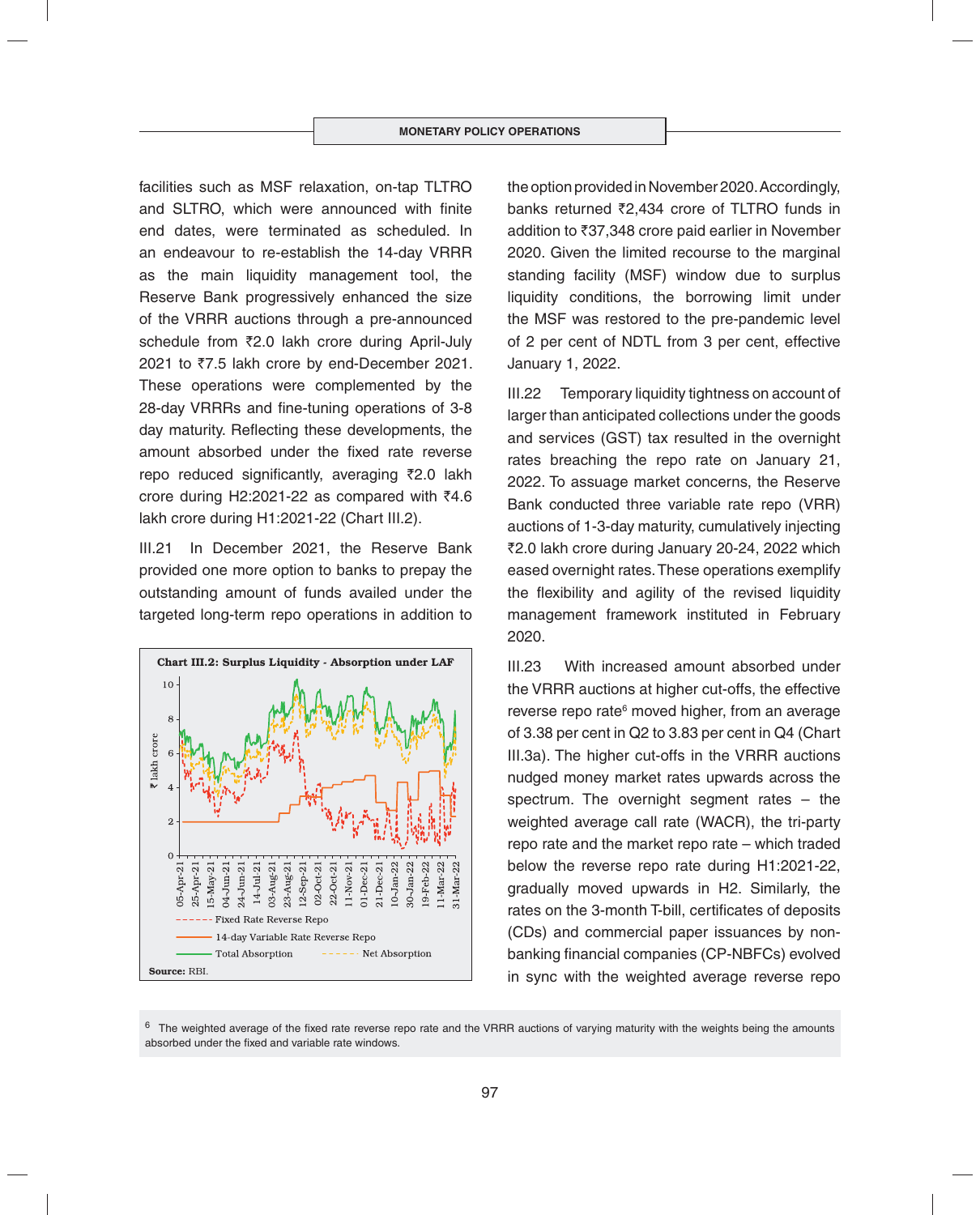

rate, with their spreads over the reverse repo rate ruling higher by 26 bps, 38 bps and 83 bps, respectively, during H2:2021-22 as against 1 bp, 8 bps and 28 bps during H1:2021-22 (Chart III.3b).

III.24 With the progressive return of normalcy, including transient demand for liquidity from the Reserve Bank, and in order to make the revised liquidity management framework more flexible and agile, it was decided in February 2022 that (i) variable rate repo (VRR) operations of varying tenors will be conducted as and when warranted by the evolving liquidity and financial conditions within the CRR maintenance cycle; (ii) VRRs and VRRRs of 14-day tenor will operate as the main liquidity management tool based on liquidity conditions and will be conducted to coincide with the CRR maintenance cycle; (iii) these main operations will be supported by finetuning operations to tide over any unanticipated liquidity changes during the reserve maintenance period while auctions of longer maturity will also

be conducted, if required; and (iv) effective March 1, 2022, the window for fixed rate reverse repo and the MSF operations would be available only during 17.30-23.59 hours on all days as against 09.00-23.59 hours instituted earlier (from March 30, 2020) to deal with the pandemic. Accordingly, market participants were advised to shift their balances out of the fixed rate reverse repo into VRRR auctions and avail the automated sweepin and sweep-out (ASISO) facility in the *e-Kuber* portal for operational convenience.7

#### *Monetary Policy Transmission*

III.25 Monetary transmission is the process through which changes in the policy repo rate are transmitted through the structure of interest rates across various market segments to changes in banks' deposit and lending rates, which, in turn, influence aggregate spending behaviour, and eventually to the final goals  $-$  inflation and growth. Monetary transmission to deposit and lending rates improved further in 2021-22, facilitated by

 $7\,$  To provide greater flexibility to banks in managing their day-end CRR balances, ASISO was introduced in August 2020 as an optional facility under which banks pre-set a specific (or range) amount that they wish to maintain at the end of the day. Any shortfall or excess balances maintained will automatically trigger MSF or reverse repo bids, as the case may be, under the ASISO facility.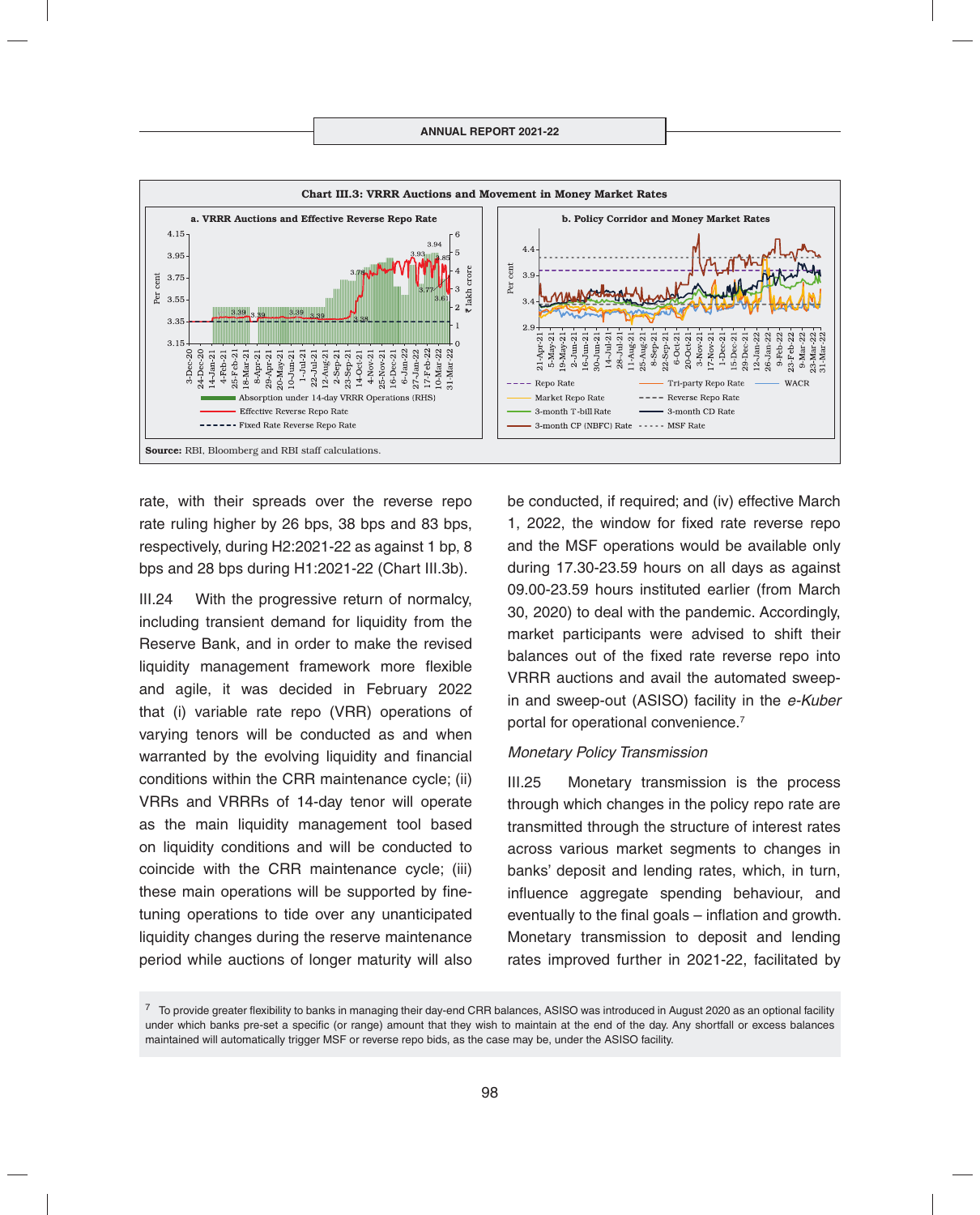#### **Table III.2: Transmission to Deposit and Lending Interest Rates**

(Variation in basis points)

| Period                                                             | Repo<br>Rate   | <b>Term Deposit Rates</b>                                     |                                    | <b>Lending Rates</b>         |                                     |                                    |  |
|--------------------------------------------------------------------|----------------|---------------------------------------------------------------|------------------------------------|------------------------------|-------------------------------------|------------------------------------|--|
|                                                                    |                | <b>Median Term</b><br>Deposit Rate -<br><b>Fresh Deposits</b> | WADTDR-<br>Outstanding<br>Deposits | 1-Year Median<br><b>MCLR</b> | WALR-<br>Outstanding<br>Rupee Loans | <b>WALR - Fresh</b><br>Rupee Loans |  |
|                                                                    | $\overline{2}$ | 3                                                             | 4                                  | 5                            | 6                                   | 7                                  |  |
| April 2019 to March 2020                                           | $-185$         | $-48$                                                         | $-51$                              | -60                          | $-31$                               | $-99$                              |  |
| April 2020 to March 2021                                           | $-40$          | $-137$                                                        | $-110$                             | $-90$                        | $-82$                               | $-78$                              |  |
| April 2021 to March 2022                                           | $\mathbf 0$    | $\mathbf 0$                                                   | $-25$                              | $-5$                         | $-36$                               | $-26$                              |  |
| <b>Easing Cycle</b>                                                |                |                                                               |                                    |                              |                                     |                                    |  |
| February 2019 to March 2022                                        | $-250$         | $-208$                                                        | $-188$                             | $-155$                       | $-150$                              | $-229$                             |  |
| Memo:                                                              |                |                                                               |                                    |                              |                                     |                                    |  |
| February 2019 to September 2019<br>(Pre-External Benchmark Period) | $-110$         | $-9$                                                          | $-8$                               | $-30$                        | $\mathbf{0}$                        | $-43$                              |  |
| October 2019 to March 2022<br>(External Benchmark Period)          | $-140$         | $-180$                                                        | $-180$                             | $-128$                       | $-150$                              | $-186$                             |  |

WADTDR: Weighted Average Domestic Term Deposit Rate. WALR: Weighted Average Lending Rate.

MCLR: Marginal Cost of Funds-based Lending Rate.

**Source:** Special Monthly Return VIAB, RBI and Banks' websites.

the large systemic surplus liquidity and subdued credit demand (Table III.2).

III.26 The external benchmark-based loan pricing<sup>8</sup> has also hastened the pace of transmission to deposit rates and other lending rates. As banks are required to reduce their lending rates in accordance with the movement in the benchmark rates, this necessitates a downward adjustment in their deposit rates for protection of their net interest margins (NIMs). This brings forth a softening of banks' cost of funds, contributing to a moderation in their MCLRs and loans linked to MCLRs. Thus, the impact of introduction of external benchmarkbased pricing of loans on monetary transmission has also encompassed sectors not directly linked

to external benchmark for loan pricing. The share of external benchmark-linked loans in total outstanding floating rate loans has increased from 9.3 per cent in March 2020 to 39.2 per cent in December 2021 and augurs well for more efficient transmission going ahead.

III.27 Bank-group wise analysis indicates that public sector banks exhibited higher pass-through to lending rates *vis-à-vis* private sector banks in the easing cycle, *i.e.,* February 2019 to March 2022 (Chart III.4). Transmission to lending and deposit rates was higher in the case of foreign banks, as a greater proportion of lower duration deposits in their liabilities enabled relatively quicker adjustments in these rates in response to policy rate changes.

<sup>&</sup>lt;sup>8</sup> The Reserve Bank mandated all SCBs (excluding regional rural banks) to link all new floating rate personal or retail loans and floating rate loans to micro and small enterprises (MSEs) to the policy repo rate or 3-month T-bill rate or 6-month T-bill rate or any other benchmark market interest rate published by Financial Benchmarks India Private Ltd. (FBIL), effective October 1, 2019. It was extended to medium enterprises, effective April 1, 2020.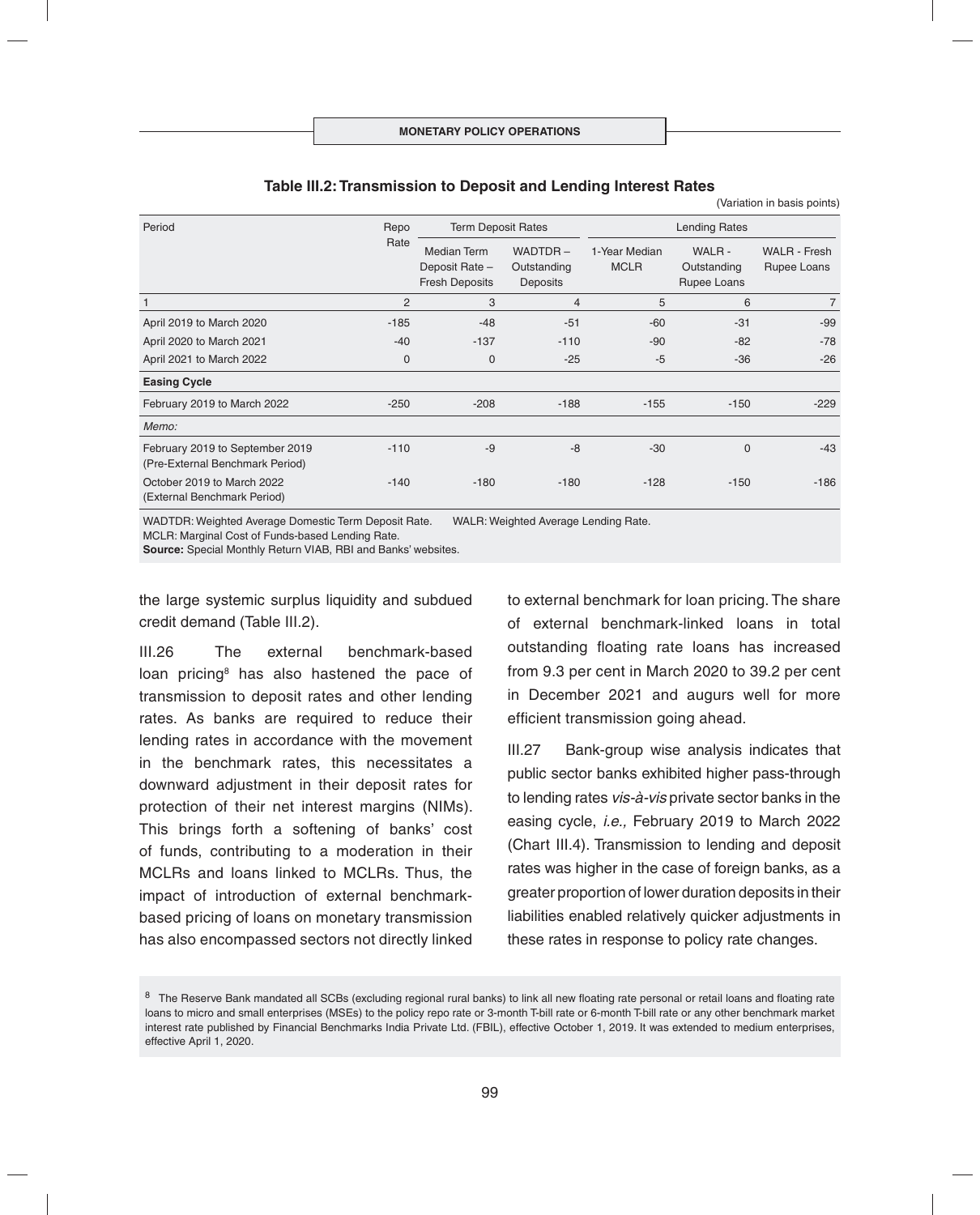

#### *Sectoral Lending Rates*

III.28 During 2021-22, the decline in WALR on outstanding loans has been broad-based across sectors, with sharp declines observed for the credit card segment followed by other personal loans, infrastructure, vehicles and large industry (Table III.3).

#### *External Benchmark*

III.29 Among the available options for external benchmark, a majority of banks, *i.e.*, 39 out of 76 banks, have adopted the Reserve Bank's policy repo rate as the external benchmark for floating rate loans to the retail and MSME sectors as at end-March 2022 (Table III.4). Twelve banks have adopted sector-specific benchmarks.

(Per cent)

## **Table III.3: Sector-wise WALR of SCBs (Excluding RRBs) - Outstanding Rupee Loans**

| End-Month                            | Agriculture    | Industry | <b>MSMEs</b> | Infrastructure | Trade   | Professional<br><b>Services</b> | <b>Personal Loans</b> |           |         |         | Rupee   |                  |
|--------------------------------------|----------------|----------|--------------|----------------|---------|---------------------------------|-----------------------|-----------|---------|---------|---------|------------------|
|                                      |                | (Large)  |              |                |         |                                 | Credit<br>Card        | Education | Vehicle | Housing | Other\$ | Export<br>Credit |
|                                      | $\overline{2}$ | 3        | 4            | 5              | 6       | 7                               | 8                     | 9         | 10      | 11      | 12      | 13               |
| Mar-20                               | 10.07          | 9.22     | 10.51        | 9.67           | 8.92    | 9.90                            | 28.90                 | 10.53     | 10.01   | 8.59    | 12.05   | 7.31             |
| Mar-21                               | 9.68           | 8.27     | 9.73         | 8.87           | 8.51    | 8.44                            | 31.90                 | 9.47      | 9.59    | 7.55    | 10.94   | 6.76             |
| $Jun-21$                             | 9.58           | 8.24     | 9.61         | 8.68           | 8.38    | 8.23                            | 30.49                 | 9.47      | 9.38    | 7.56    | 10.98   | 6.51             |
| $Dec-21$                             | 9.42           | 7.99     | 9.33         | 8.51           | 8.20    | 8.26                            | 30.67                 | 9.32      | 9.24    | 7.52    | 10.53   | 6.95             |
| Feb-22                               | 9.38           | 7.93     | 9.27         | 8.33           | 8.15    | 8.06                            | 30.54                 | 9.32      | 9.10    | 7.48    | 10.40   | 7.14             |
| Mar-22                               | 9.35           | 7.76     | 9.28         | 8.31           | 8.14    | 8.11                            | 30.51                 | 9.30      | 9.06    | 7.46    | 10.22   | 6.55             |
| <b>Variation (Percentage points)</b> |                |          |              |                |         |                                 |                       |           |         |         |         |                  |
| 2020-21                              | $-0.39$        | $-0.95$  | $-0.78$      | $-0.80$        | $-0.41$ | $-1.46$                         | 3.00                  | $-1.06$   | $-0.42$ | $-1.04$ | $-1.11$ | $-0.55$          |
| 2021-22                              | $-0.33$        | $-0.51$  | $-0.45$      | $-0.56$        | $-0.37$ | $-0.33$                         | $-1.39$               | $-0.17$   | $-0.53$ | $-0.09$ | $-0.72$ | $-0.21$          |
|                                      |                |          |              |                |         |                                 |                       |           |         |         |         |                  |

\$: Other than housing, vehicle, education and credit card loans.

**Source:** Special Monthly Return VIAB, RBI.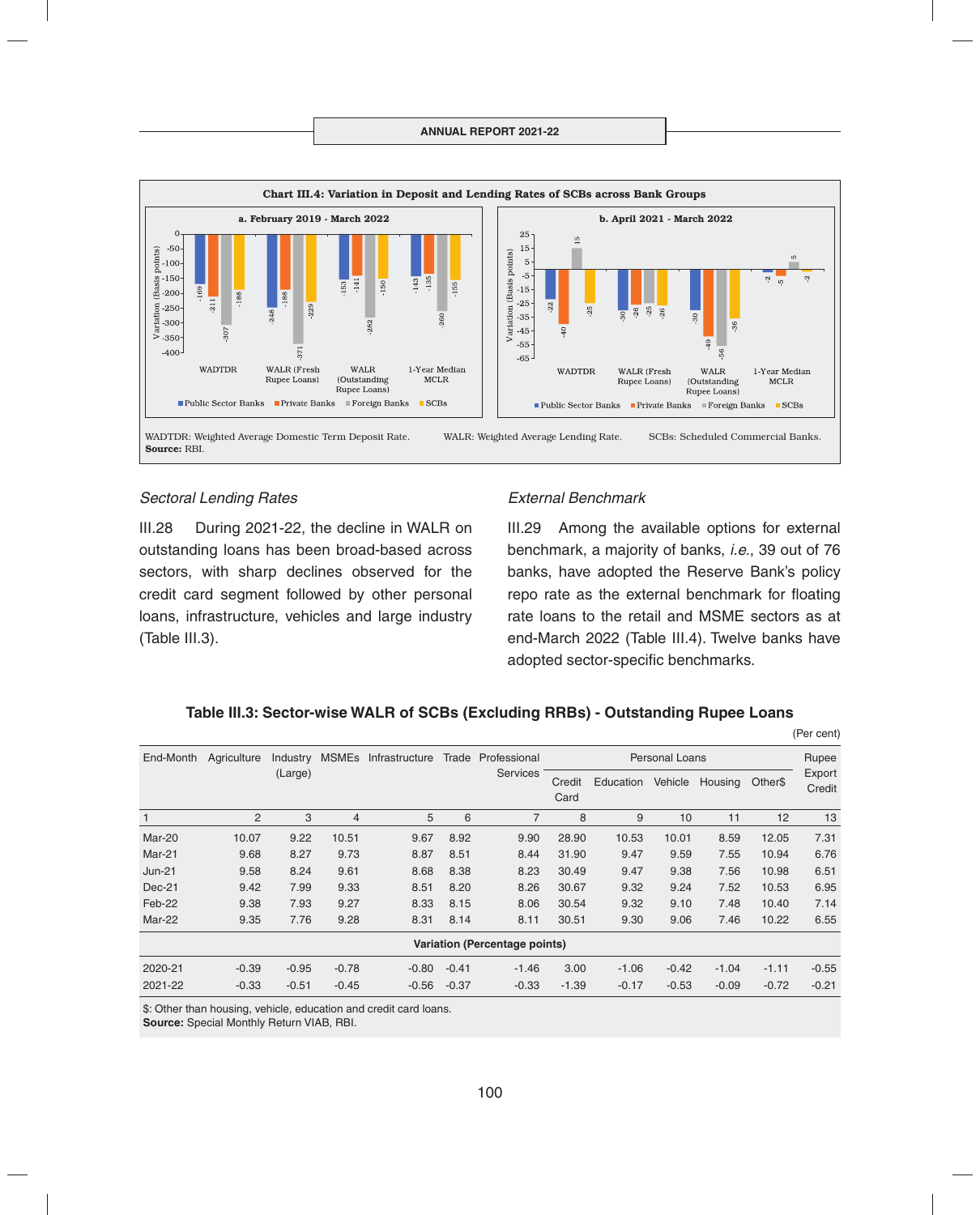# **Table III.4: External Benchmarks of Scheduled Commercial Banks - March 2022**

| <b>Bank Group</b>                     | Repo<br>Rate |   |                |              | Policy CD OIS MIBOR 3-Month<br>T Bill | Sector<br>Specific<br>Benchmark* | Total |
|---------------------------------------|--------------|---|----------------|--------------|---------------------------------------|----------------------------------|-------|
|                                       | 2            | 3 | $\overline{4}$ | 5            | 6                                     | 7                                | 8     |
| Public<br>Sector<br><b>Banks (12)</b> | 12           |   |                |              |                                       | ٠                                | 12    |
| Private<br><b>Banks (21)</b>          | 17           | 1 |                |              |                                       | 3                                | 21    |
| Foreign<br>Banks (43)#                | 10           |   | 1              | 2            | 6                                     | 9                                | 28    |
| <b>SCBs (76)#</b>                     | 39           |   | 1              | $\mathbf{2}$ | 6                                     | 12                               | 61    |

CD: Certificate of Deposit. OIS: Overnight Index Swaps. -: Nil. MIBOR: Mumbai Inter-Bank Overnight Rate.

\*: Sector specific benchmarks include MIBOR, OIS, 10-year G-sec, and CD rates.

#: Fifteen foreign banks reported nil.

**Note**: Figures in parentheses refer to the number of banks that responded to the survey.

**Source:** RBI.

III.30 In the case of loans linked to the policy repo rate, the spread in respect of fresh rupee loans (*i.e.*, WALR over the repo rate) was the highest for education loans, followed by MSME loans (Table III.5). Among the domestic bank groups, the spreads charged by public sector banks (PSBs) for housing, education and other personal loans were lower than those of private sector banks, while for vehicle and MSME loans,

# **Table III.5: Loans Linked to External Benchmark – Spread of WALR (Fresh Rupee Loans) over Repo Rate (March 2022)**

| (Percentage points)         |         |                      |                   |                            |      |  |  |  |  |  |
|-----------------------------|---------|----------------------|-------------------|----------------------------|------|--|--|--|--|--|
| <b>Bank Group</b>           |         | <b>MSME</b><br>Loans |                   |                            |      |  |  |  |  |  |
|                             | Housing |                      | Vehicle Education | Other<br>Personal<br>Loans |      |  |  |  |  |  |
|                             | 2       | 3                    | 4                 | 5                          | 6    |  |  |  |  |  |
| <b>Public Sector Banks</b>  | 2.85    | 3.23                 | 4.28              | 3.17                       | 4.32 |  |  |  |  |  |
| <b>Private Sector Banks</b> | 3.47    | 2.79                 | 5.45              | 6.06                       | 4.12 |  |  |  |  |  |
| Domestic Banks              | 3.15    | 3.06                 | 4.51              | 3.36                       | 4.23 |  |  |  |  |  |
| Source: RBI.                |         |                      |                   |                            |      |  |  |  |  |  |



the spreads charged were lower for private sector banks than for PSBs.

III.31 A significant improvement has been observed in transmission since October 2019 in sectors where new floating rate loans have been mandatorily linked to the external benchmark (Chart III.5). The decline was the sharpest in the case of other personal loans (224 bps), followed by vehicle loans (209 bps) and MSME loans (200 bps). Over the same period, the decline in WALR on fresh rupee loans across all sectors was lower at 186 bps.

## **3. Agenda for 2022-23**

III.32 The Department would support the conduct and formulation of monetary policy with high quality analysis of inflation and growth dynamics and their outlook, liquidity, and credit conditions. Against this backdrop, the Department would undertake the following:

 Prepare an economy-wide credit conditions index and anlyse its relationship with key macroeconomic variables;